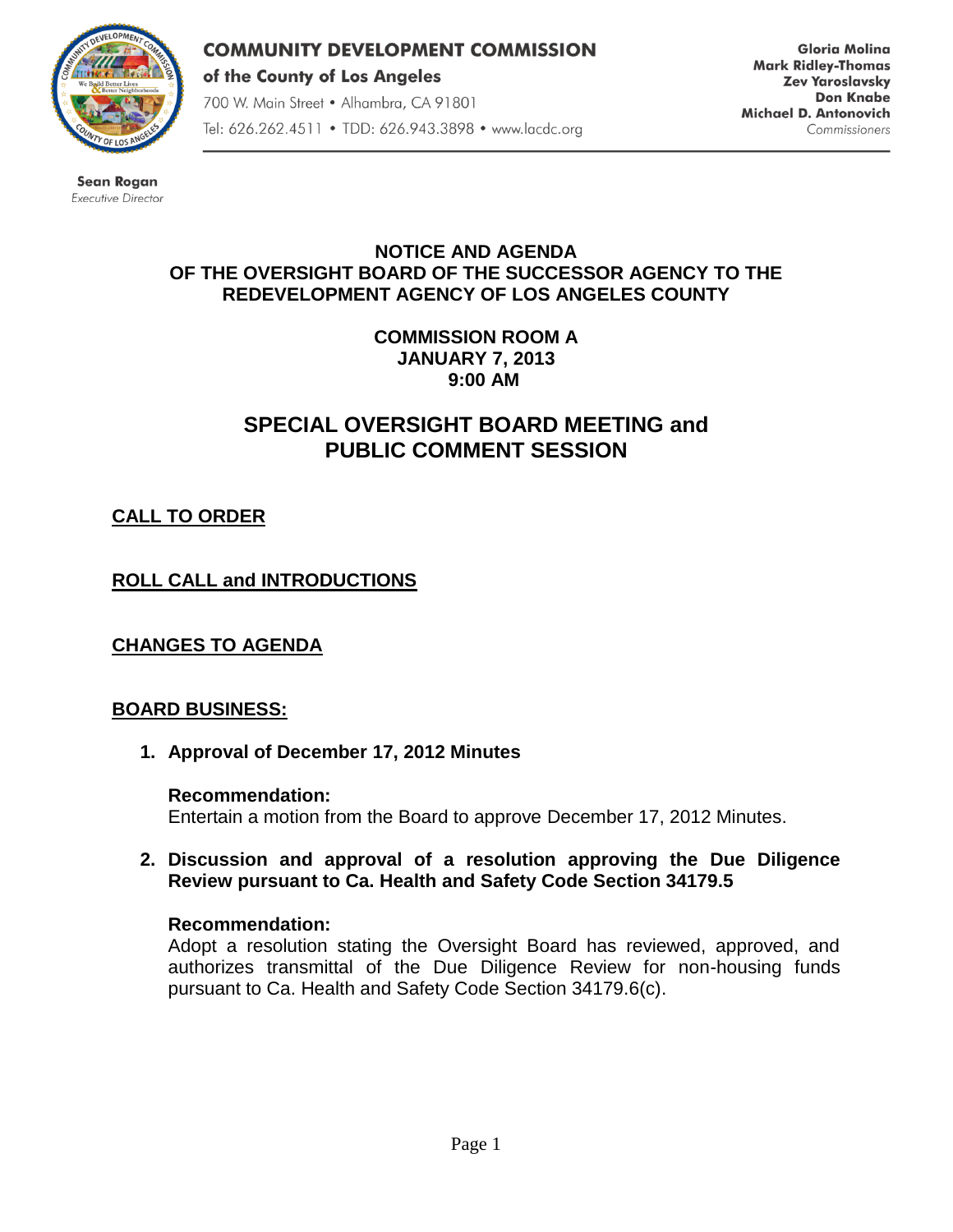**3. Update and discussion on status of Successor Agency property disposition**

#### **Recommendation:**

Receive Report

## **4. Discussion of Items for next agenda and future meeting schedule**

#### **Recommendation:**

Discuss and entertain a motion from the Board to approve Items for next agenda and to schedule future special meetings.

## **PUBLIC COMMENT:**

Under Government Code Section 54954.3, any person wishing to address any item or issue may do so under Oral Communications. There will also be an opportunity to speak on agenda items when the items are scheduled for consideration.

The Board may listen but may not act on items that are not already on the agenda. Any person given permission to address shall stand or advance to the podium and state their name for the record and the subject matter they wish to discuss. Speakers are asked to limit their comments to three minutes and to present them in a constructive manner. The Board, County staff, and other citizens present have the right to be treated with respect, courtesy and openness. In return, the members of the Board and Staff commit to conduct themselves at all times with civility and courtesy.